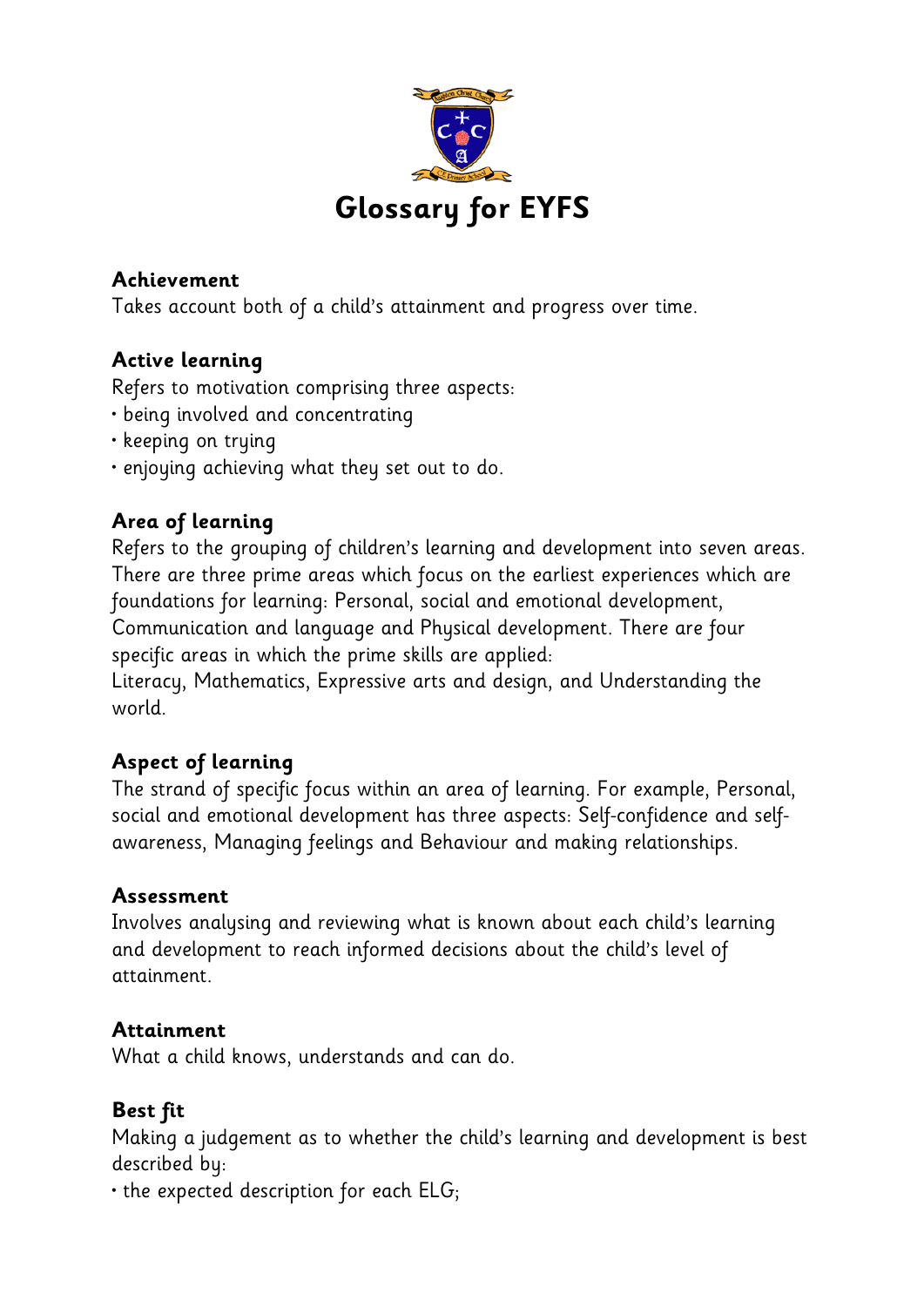- not yet at the expected level (emerging); or
- beyond the level expected at the end of the EYFS (exceeding).

#### **Characteristics of effective learning**

The three characteristics of effective learning comprise playing and exploring, active learning and creating and thinking critically. The characteristics describe the different ways children learn rather than what they learn. They begin at birth and are lifelong characteristics which are critical for building children's capacity for future learning. These characteristics need to be understood by practitioners working across all seven areas of learning.

#### **Child initiated**

The action of a child choosing to extend, repeat or explore an activity. This activity may or may not have been introduced or prompted by an adult. It is the child's innovation within or of the activity which is important and relevant to child initiation. An adult may be present and may be supportive but not directive. For example an adult may be supporting the child to realise an idea by providing necessary resources, or by engaging in thought provoking conversation. Child initiated activity and exploration provides an important insight into the depth of a child's learning. When learning is fully mastered the child is able and motivated to employ that learning unprompted.

### **Creating and thinking critically**

Refers to thinking comprising three aspects:

- having their own ideas;
- using what they already know to learn new things; and
- choosing ways to do things and finding new ways.

#### **Early learning goal (ELG)**

A collection of statements which sets out the expected level of attainment at the end of the EYFS. There are 17 ELGs drawn from seven areas of learning.

#### **Embedded learning**

The learning that is demonstrated without the need for overt adult support. Where learning is secure, at whatever level, it is likely that children often initiate the use of that learning.

#### **Emerging development**

Describes attainment at a level which has not reached that expressed by the ELGs. Practitioners should refer to the descriptors of age bands in Development matters to determine which age band best describes a child's development.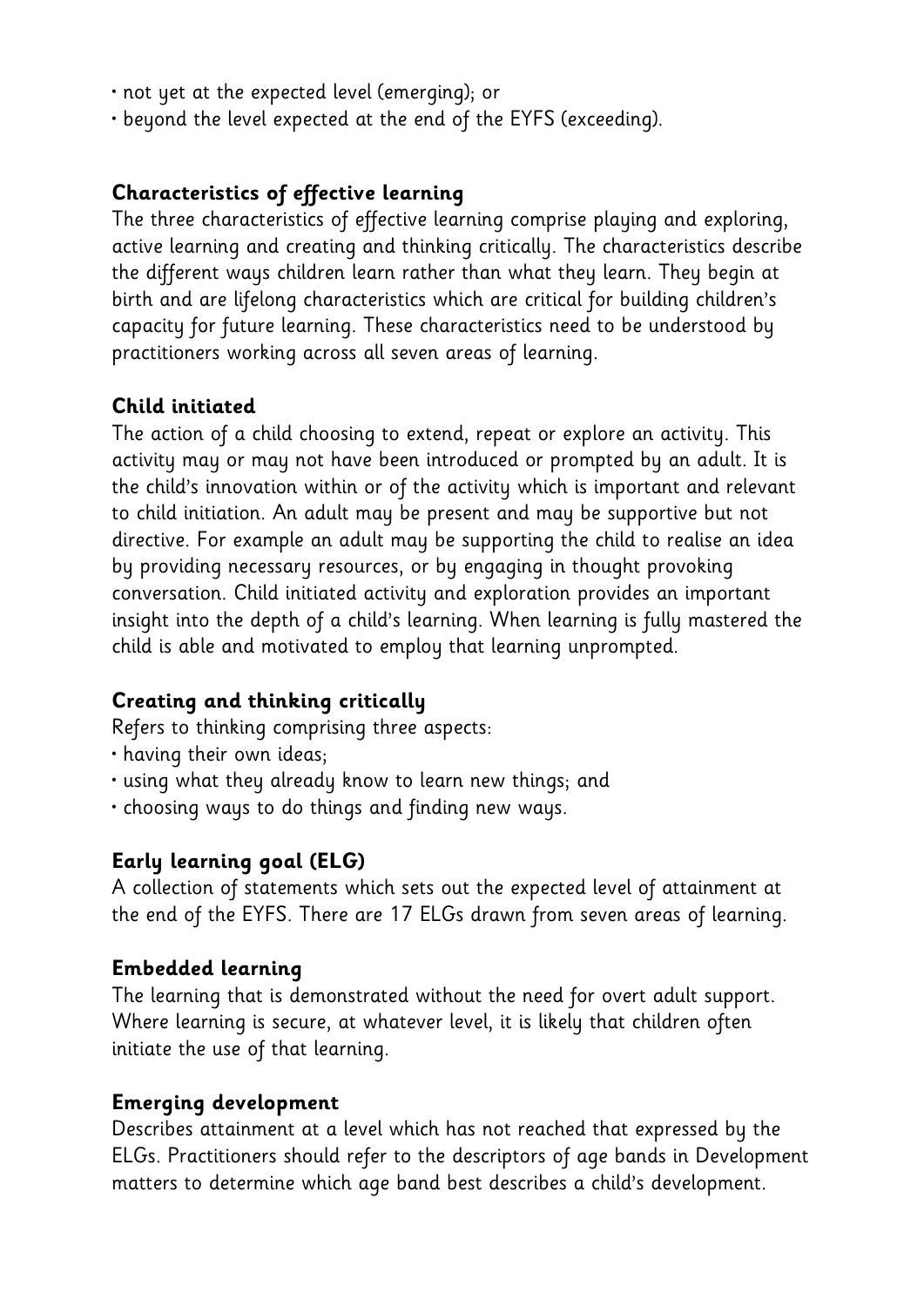# **Evidence**

Any material, knowledge of a child, specific anecdotal incident, observation or information from additional sources that supports the overall picture of a child's attainment. There is no expectation or requirement that such evidence is always formally recorded or documented.

Practitioners may choose to record specific evidence in order to secure their own judgements.

# **Expected development**

Is the development expected by the end of the EYFS and is described by 17 ELGs drawn from seven areas of learning.

# **Exceeding development**

Describes attainment beyond that which is expected by the end of the EYFS.

## **Formative assessment**

Ongoing observation and assessment of children in order to make professional judgements about children's achievements and decide on the next steps in learning.

# **Internal moderation**

Practitioners' agreement of assessment judgements with others within their own settings.

# **Measuring progress**

Involves comparing assessments of a child's attainment at different points in time to determine whether that child has made gains in learning and development.

# **Moderation**

The dialogue based on a representative sample of judgements between moderators and practitioners which establishes:

• the consistency and accuracy of judgements made by different practitioners; • whether the judgements about children's learning and development are in line with the nationally agreed exemplification; and  $\cdot$  whether the process of assessment provides for reliable, accurate and secure data.

### **Observation**